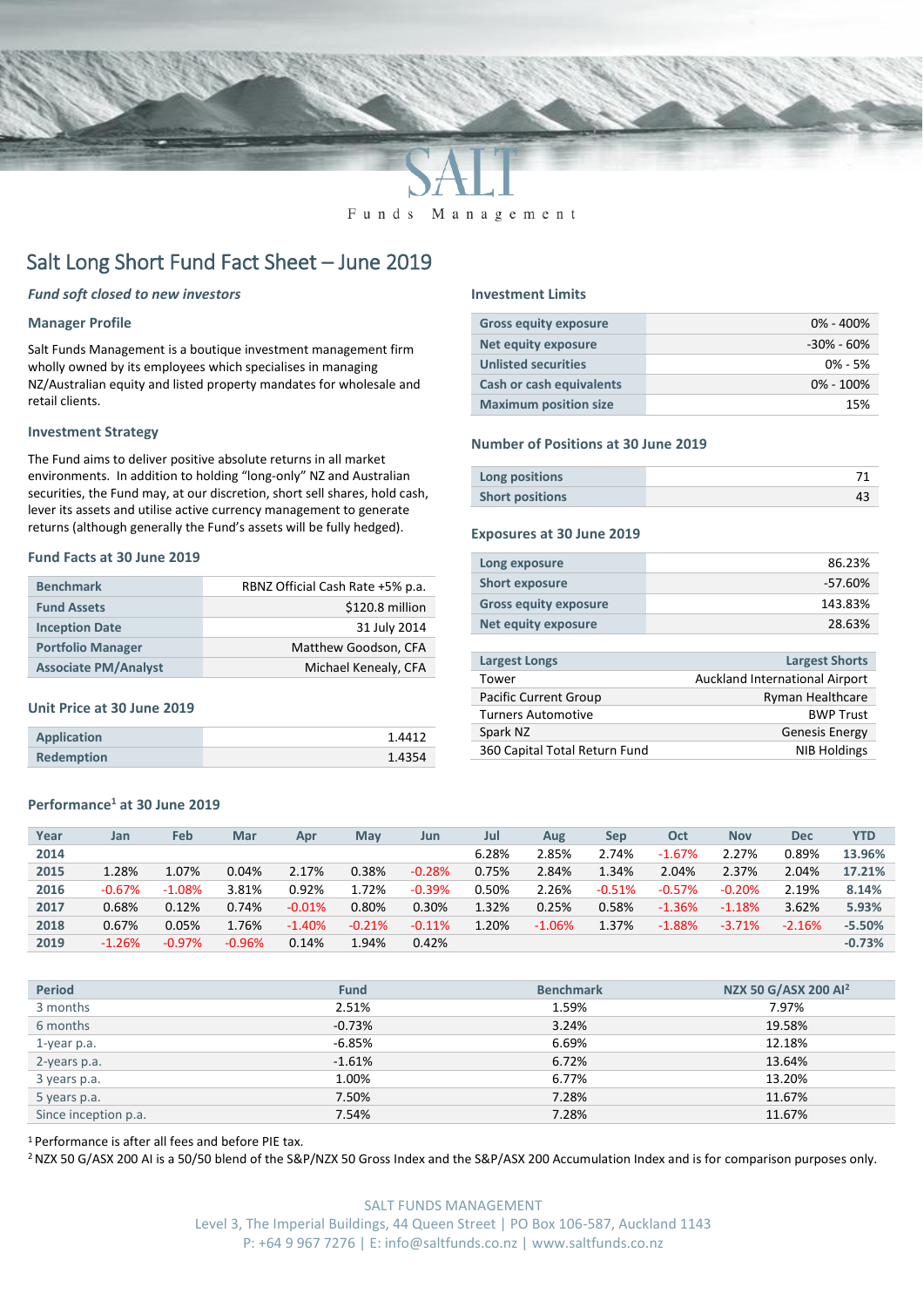

# **Country Allocation at 30 June 2019 (Gross Equity Exposure) June 2019 Individual Stock Contribution**



# Salt Long Short Fund Fact Sheet June 2019 Page 2 of 5





### **Fund Commentary**

### Dear Fellow Investor,

The Fund delivered a satisfactory return of +0.42% after all fees and expenses during the month of June. A number of pieces of bottom-up stock selection worked well although our overall performance was held back by inexorable advances in a number of our large cap short positions. These rose particularly sharply in the last 15 minutes of the quarter and have long since ceased to have any fundamental valuation crutch. This does however leave us well placed to add value from the short-side when the inevitable reversal arrives.

The Fund returned +2.51% in the June quarter, meaning we have had only three negative quarters since inception on 30 June 2014. The Fund has now returned +43.5% after all fees and expenses, with thirty-six of the fifty-nine months having had positive returns. Our correlation to what can only be termed an equity market bubble remains zero and our volatility remains below that of balanced funds. This Fund provides a true alternative, seeking to grind out positive returns irrespective of the direction of equity markets. Current performance may look meagre relative to longonly equities but this could change quickly when the market turns. In a world where so many investment classes are expensive, we will continue to stay true to our mission.

As shown in the chart at right, the advance of the NZ equity market has accelerated over the last several quarters, with the PE multiple expansion going into hyper-drive to hit 32.0x. Hyperbolic share prices combined with earnings downgrades have been a high octane combination. One year-ahead earnings forecasts now sit 11% below the peak they reached back in April 2018. This is a measure that normally rises over time due to inflation and due to companies reinvesting retained earnings (except that many NZ

companies overpay dividends given the current market reward for this).



Low bond yields explain a portion of the advance but we would suggest that a flood of passive money that simply has to purchase stocks based purely on market cap rather than on fundamentals is a key reason. Other drivers include an onslaught of yield-chasing money from bond market refugees and a late-cycle surge of money into growth and momentum funds which is particularly marked in Australia relative to globally.

Mercury rose by 21% in the June quarter and there weren't any upgrades, while Auckland Airport shrugged off small downgrades and slowly gathering regulatory headwinds to rise by 13%. We understand that AIA now features in over 100 separate ETF's of various hues. As another small example, Meridian Energy and Contact Energy are now more than 10% of a global clean energy ETF that has US\$230m in FuM and appears to be growing quickly.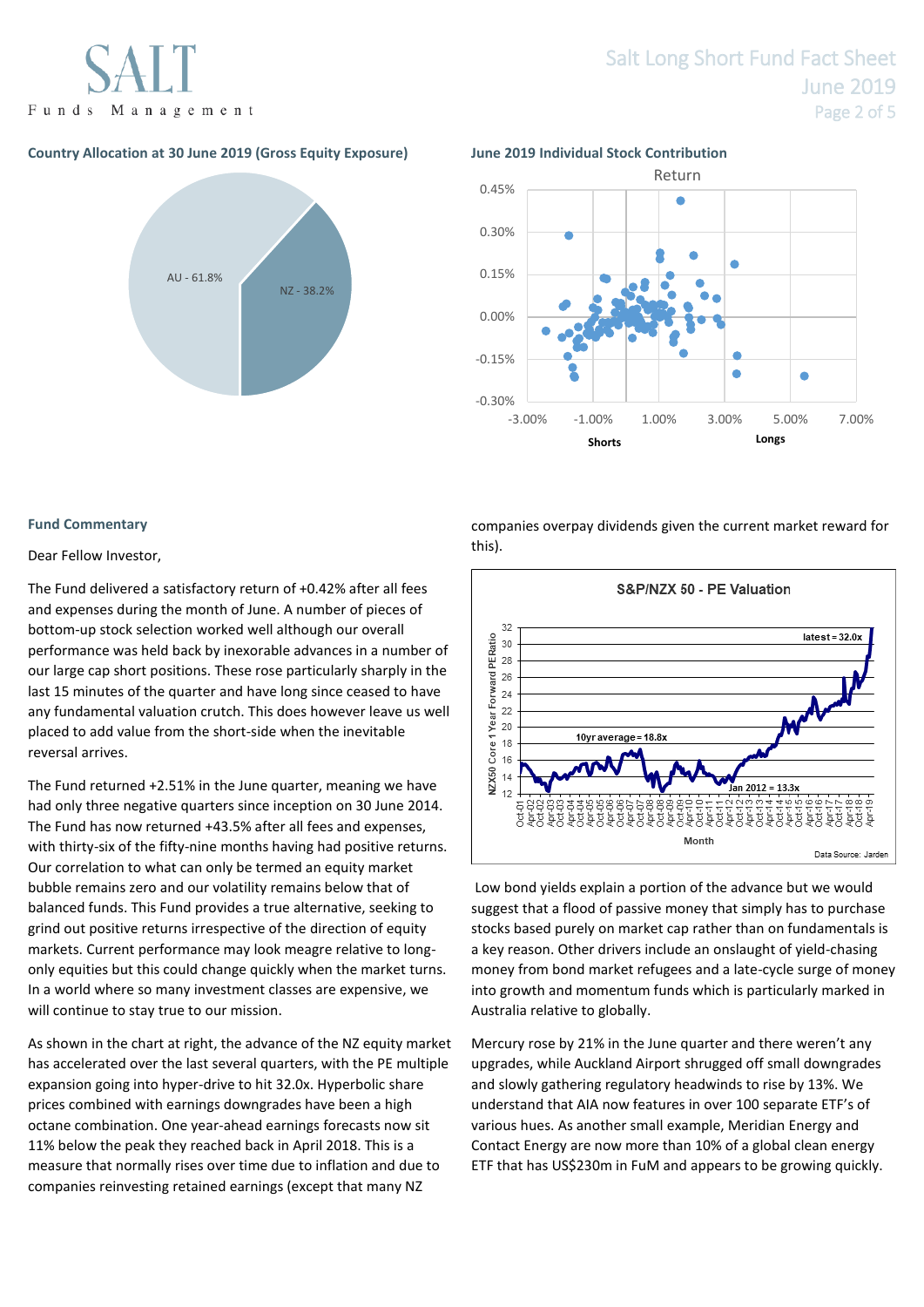

JP Morgan analysis of the US equity market estimates that 60% of shares are now owned by passive funds, while another 20% are in the hands of quant funds. Aggressive share buybacks funded by rising corporate debt levels are also a large part of their landscape. This leaves only a small portion of the market in the hands of active investors who are dedicated to price discovery and are actually trying to put a valuation on the future cashflows that a company will generate.

We do not know the passive percentage for NZ but would observe that it has been rising rapidly from a low base. Analysis by Macquarie Bank points to a staggering 35-40% of NZ daily trading activity occurring in the 15 minute closing match – this being the period when passive funds invest. More normal levels in other markets are 20-25%.

The state of affairs with the trend to passive was brutally summed up in a widely circulated blog post from the "Reformed Broker":

"*There are no asset managers who represent their strategy to clients as "We buy the most expensive assets, and add to them as they rise in price and valuation." That's unfortunate, because this is the only strategy that could have possibly enabled an asset manager to outperform in the modern era. It's one of those things you could never advertise, but had you done it, you'd have beaten everyone over the ten-year period since the market's generational low*."

The long sweep of financial history points to market innovation as being a precursor to many bubbles. This time around we would suggest that the seemingly unstoppable tidal wave of passive money constitutes that innovation. What will happen when there is a negative catalyst and investors pull their money? What say the liquidity of the ETF's proves greater than the liquidity of the underlying companies that they all invest in? To date, we have had a cocktail of ultra-dovish central banks, passive fund inflows and growth fund inflows which have combined to send markets in one direction, with only the briefest of spine-tingling interruptions.

Our fear is that the drawdown that is necessary to bring in fundamental investors to stablise any sell-off could be very significant indeed. As just one little example, we would most certainly be interested in covering our Auckland Airport short but somewhere closer to our valuation in the \$6.00-\$6.50 region rather than its \$9.85 quarterly close. It is easy to forget that AIA was sub \$7 as recently as January. For the sake of our market, I sincerely hope we don't get that opportunity but believe that one day we will.

An obvious counter-argument to our fears of a bubble is that interest rates have plunged, so we simply need to use much lower discount rates in our valuations. We make two observations here. Firstly, the market risk premium has expanded to a degree, so discount rates should only fall for low beta stocks and may actually have risen for high beta names. Secondly, in a world that has little

apparent inflation, analysts are being too optimistic when they plug in a very low discount rate but have the same old earnings and rental growth projections (which they then gradually downgrade).

Putting some numbers on this, Goldman Sachs looked at the performance of a basket of Australian "bond-proxy" equities over the long term. Over the last 20 years, these delivered an average yield of 6.1% and growth of 4.5%, giving a highly acceptable return of +10.6% per annum. Right now however, these bond-proxies yield 5.4% but only have forecast growth of 1%, making for a meagre +6.4% projected return. Arguments from the sell-side that the current gap of dividend yields to bond yields is at average levels should be put in the dustbin where they belong - the total return gap is far lower than normal. Refugees from the bond market are over-paying for equities.

In last month's write-up, we examined how Australian/NZ growth companies have dramatically outperformed those in other markets and are now easily the most expensive in the world. A piece from the GS global research team examined stocks that trade with an EV/sales multiple greater than 10x and found that they underperform on 1, 3 and 5 year horizons. The composition of this was most interesting. When their profit beats expectations, they outperform by 11% which is the same as the average stock which beats. However, when they miss, they fall by 32%, which is twice the average. There are numerous such stocks peppering the Australian and NZ bourses – better hope they make their numbers.

A slightly left-field way of looking at valuations and subsequent returns is to use the "Buffett Indicator". This is the ratio of the total value of US listed equities to that of US GDP. When the ratio is unusually high, it suggests that the share of profits as a proportion of GDP is unusually high and/or that the market is putting an unusually high multiple on those profits. The chart below has this indicator (inverted) in the red with subsequent 10 year market returns in the blue. Note how well this has functioned as a long term indicator and that it portends very poor returns from here.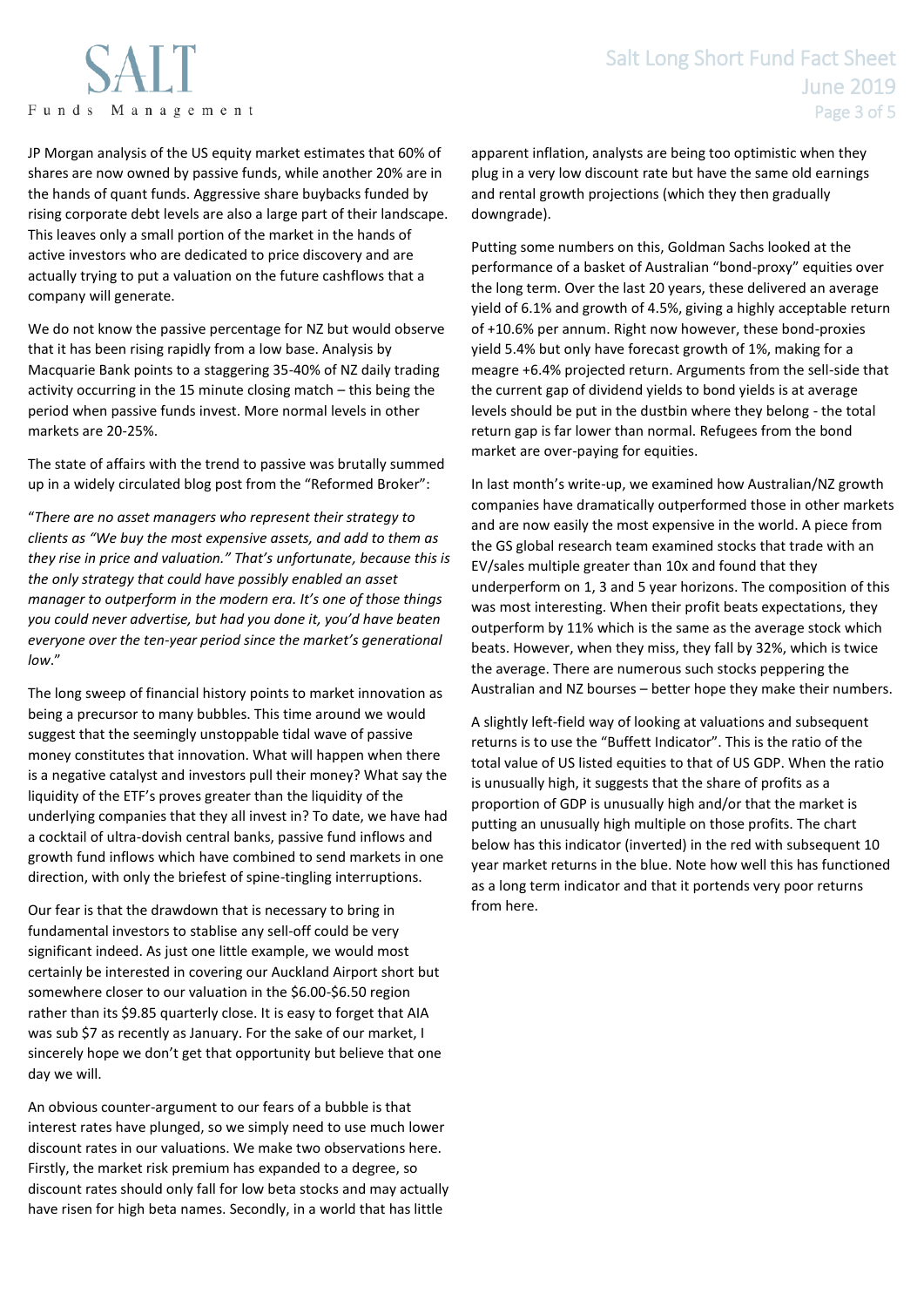# Salt Long Short Fund Fact Sheet June 2019 Page 4 of 5



A number of other indicators point to this bull market being at a very late phase of its evolution. The gold price spiked from \$1280/oz to \$1420/oz during June for no immediately obvious reason other than truly enormous speculative inflows; broader measures of share market strength are falling far behind the headline indices, with this seen in NZ in the record-setting gap between the average forward PE of 32x and a median that is "only" 19x; and we are seeing concept stocks such as Beyond Meat trade at 6-7x the price of their recent IPO and attain a \$10bn market cap despite there being a plethora of competition in the space.

Meanwhile, back in the real world, yield curves are inverted, business outlook surveys are ranging between mediocre and weak, and earnings are being downgraded. NZ earnings forecasts are 11% below their highs of 2018, while according to Bloomberg, Q2 EPS growth estimates in the US have fallen from +6.8% to +3.6% since January. Cheery Australian analysts still have almost 10% earnings growth for the FY20 year despite the last two years coming in at circa 0% and the economic outlook being weaker rather than stronger – hmm.

A final remarkable feature of the month was the performance of property stocks. The NZ index surged by 6.0%, while Australia was up by 4.2% - held back only by a veritable flood of equity issuance. In no particular order, the last few weeks have seen raisings by Growthpoint \$165m, Centuria Industrial \$70m, Cromwell \$375m, National Storage REIT \$190m, GPT \$850m, Charter Hall Long WALE \$180m, Mirvac \$825m, Arena REIT \$50m, Investec Australia Property \$102m, APN Industria \$35m and Dexus \$950m. Feed the ducks while they're quacking….

The Fund was generally well positioned for the bulk of these deals and used them to either establish new longs or close off preexisting shorts. That said, memories of the vast issuance in 2007 and early 2008 came flooding back as bidding interest was fierce. When the cost of equity converges towards the cost of debt, it is perfectly rational for companies to raise. Given our positioning, we are hoping that this will continue.

NZ saw no use made of extremely elevated share prices by the listed property trusts or utilities, with a particular disappointment in recent times being Vital Healthcare Property's decision not to proceed with the Healthscope Property deal. While agitators correctly claimed that it would be EPS dilutive, our analysis pointed to it delivering a much higher quality portfolio and a perfectly acceptable IRR in the 7%'s given the properties had 20 years of 2.5% rental growth locked in.

Returning to the performance of the Fund during the month, the return of +0.48% (pre fees and tax) was comprised of +1.84% from the long side and -1.37% from the short side as we battled into strong markets. The winners to losers ratio was a solid 54% and there was no particular skew in terms of contribution size.

In some ways, it was a minor miracle that the Fund was up for the month given that several of our highest conviction positions were major headwinds. These were led by the large short in Auckland Airport (AIA, +12.4%) which has risen vertically since the end of April despite modest earnings downgrades along the way. It closed at \$9.85 versus an absolute valuation that we can torture to \$6.50 and a relative valuation that gets to around \$7.00. When something changes, there is a large air-pocket before fundamental support kicks in.

The second key headwind was our large long in Tower (TWR, - 3.8%), which drifted back randomly on light volumes. Every piece of feedback that we receive on TWR continues to point in the right direction. Premium growth is comfortably exceeding claims cost inflation, claims ratios are low, there is an absence of storm activity, industry feedback suggests Christchurch overcap claims have quietened right down and the IT roll-out seems to now be proceeding successfully, with new business being put on it and existing policies moved over upon renewal. This will drive material cost savings. On our conservative in-house modelling, TWR is on a PE of 10.0 - 11.0x Sep19 earnings (depending on storm costs), with growth averaging 15% in the two years following. That puts it on a third of the market multiple with far stronger growth and Bain owns 20%.

A third laggard of note was our large long in Pacific Current (PAC, - 5.8%) which fell on no new news and despite strong equity and bond markets being of clear benefit to its fund management ownership business. PAC has frequently appeared on both sides of the ledger in these pages. The story is unchanged. It is on a Jun20 PE of 8.5x which has the first full year impact of recent acquisitions. Adjust the \$220m market cap for approx \$40m of net cash and we have a derisory PE of just 7.0x combined with a solid growth outlook.

Other headwinds included a short in the bubbly dot.com company, Wisetech Global (WTC, +13.8%) which we view as the epitome of extraordinarily overpriced Australian growth stocks, with the added bonus that it only has modest levels of organic growth. Another headwind was our slightly premature short in the health